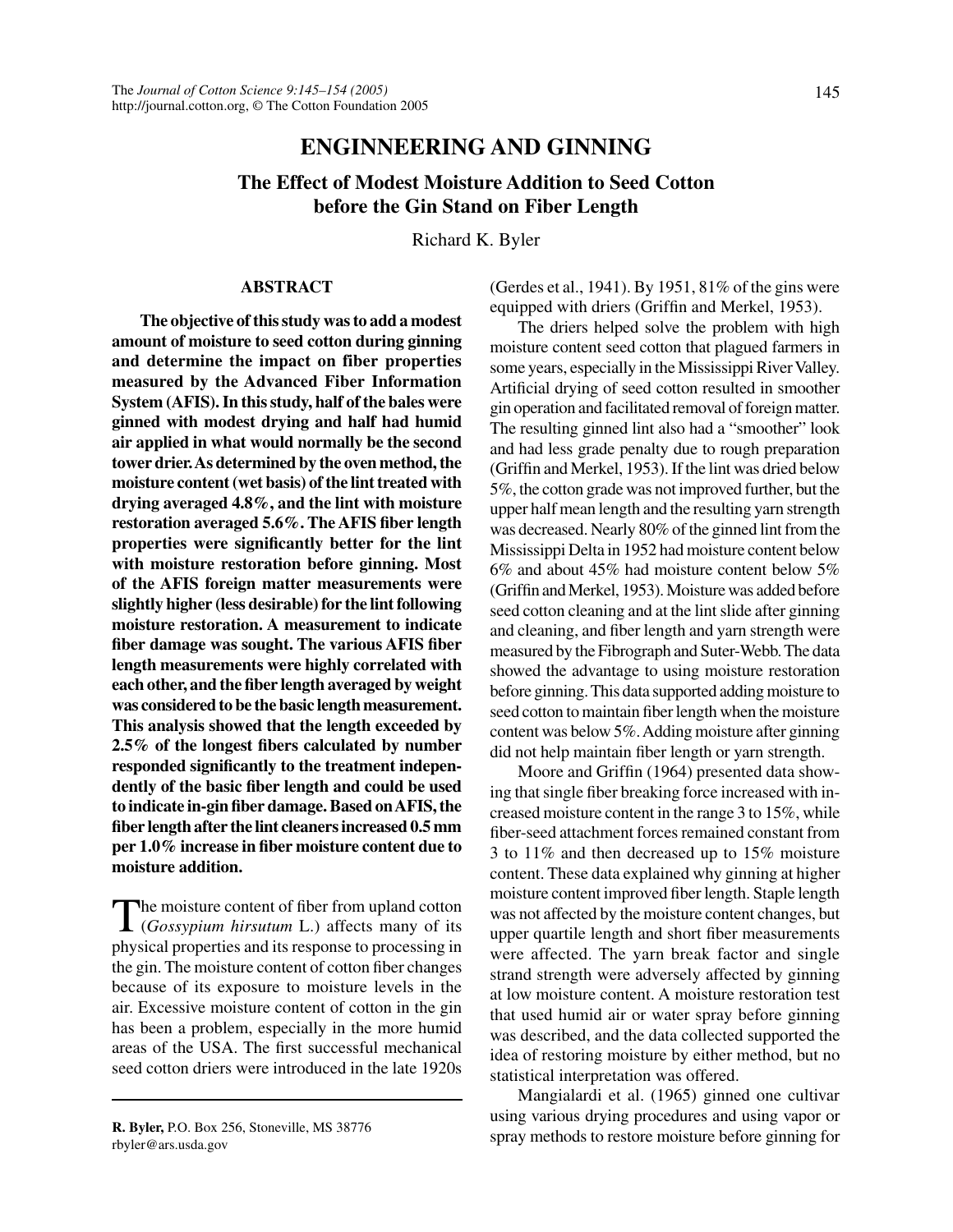some treatments, and measured the fiber length with the Suter-Webb array and the Fibrograph. No statistical difference in staple length was recorded, but most of the other fiber length properties were significantly different among the treatments. The higher moisture content cottons tended to have higher trash content and resulted in significantly higher fiber strength. Data were also presented linking lower moisture content fiber at ginning to lower yarn strength. When moisture was added to the seed cotton after drying and pre-cleaning, the fiber and yarn properties improved. For example, one drying treatment in 1962 resulted in fiber moisture content of 2.7% and Fibrograph upper half mean length of 26.7 mm (1.05 in). The same drying followed by moisture restoration with a spray resulted in fiber moisture content of 8.1% and upper half mean length of 27.7 mm  $(1.09 \text{ in})$ .

Leonard et al. (1970) applied several moisture treatments, including moisture restoration by vapor and water spray before ginning. The vapor phase moisture restoration treatment was done in the extractorfeeder and normal seed cotton flow was maintained. The spray method involved spraying liquid water onto the seed cotton after seed cotton cleaning and storing the cotton for about 30 min before ginning. Fiber moisture contents entering the first lint cleaner were in the range 2.4 to 8.8% and were significantly different among moisture treatments. Improved fiber length, as measured by the Suter-Webb and Fibrograph, were correlated with higher moisture content. The Suter-Webb array upper quartile length varied from 29.0 to 30.0 mm (1.14 to 1.18 in). The method of moisture addition did not affect the results. They also included data from spinning, which showed significantly higher break factor for seed cotton ginned at higher moisture content, which was achieved by less drying or by moisture restoration before the gin stand.

Childers and Baker (1977) used five moisture treatments involving drying and moisture restoration before the gin stand on stripper-harvested cotton that arrived at the gin with moisture content suitable for ginning. The treatments with no moisture restoration had lint moisture contents of 3 to 5%, and the treatments with moisture restoration had a lint moisture content of 5 to 6%. The treatments did not result in significantly different staple length or mean fiber length. There were significant differences in the yarn average break factor with lower fiber moisture content that corresponded to lower break factor. They concluded that "moisture restoration before ginning tended to offset most of the harmful effects of drying on fiber quality" (Childers and Baker, 1977, p. 383).

Mangialardi and Griffin (1977) reviewed weather patterns for the months of September and October for the humid Midsouth. They concluded that in order to preserve fiber length, moisture restoration was needed ahead of the gin stand between 1000 and 1900 h (10:00 AM and 7:00 PM) when cotton lint contained less than 6.5% moisture content during normal weather. The need for moisture addition was particularly acute late in the season when it was not unusual for the relative humidity to reach 20%. They ginned eight replications each consisting of a control with no moisture restoration and an experimental with moisture restoration by water spray. The average moisture content was 5.5% for the control and 7.1% for the experimental with moisture restoration. For the lint with moisture restoration, the 2.5% span length was significantly improved from 28.3 mm  $(1.11 \text{ in})$  for the control to 28.7 mm  $(1.13 \text{ in})$ , and the 50% span length was improved from 13.3 to 13.6 mm (0.52 to 0.54 in).

Anthony and Griffin (2001) presented data from a test performed in a gin using drying temperatures in the range 20 °C to 250 °C (68 °F to 171 °F) with batch moisture restoration using four relative humidity levels. The fiber length was measured with the Digital Fibrograph with 6 samples per treatment. Moisture restoration before ginning with higher relative humidity resulted in better fiber length. They reported a slope of  $0.11$  mm  $(0.0043$  in) per  $1.0\%$ moisture content for the relationship between fiber span length (both the 2.5 and 50% span lengths) and fiber moisture content.

Byler (2003) reported on a study in which 15 bales were ginned with three moisture treatments of seed cotton before the gin stand. The AFIS fiber length-related properties were significantly improved with moisture restoration before the gin stand. Mean fiber length increased 0.8 mm (0.03 in) per 1.0% increase in fiber moisture content.

Anthony (2004) analyzed samples obtained from 20 gins in Mississippi and Arkansas during the 2003 ginning season and found that the lint moisture content after the lint cleaners was in the range 3.0% to 5.8%. These data show that the problems of ginning at lower lint moisture content have not been solved.

Several studies have shown improved spinning properties of cotton associated with moisture restoration and fiber length measurements. Some of the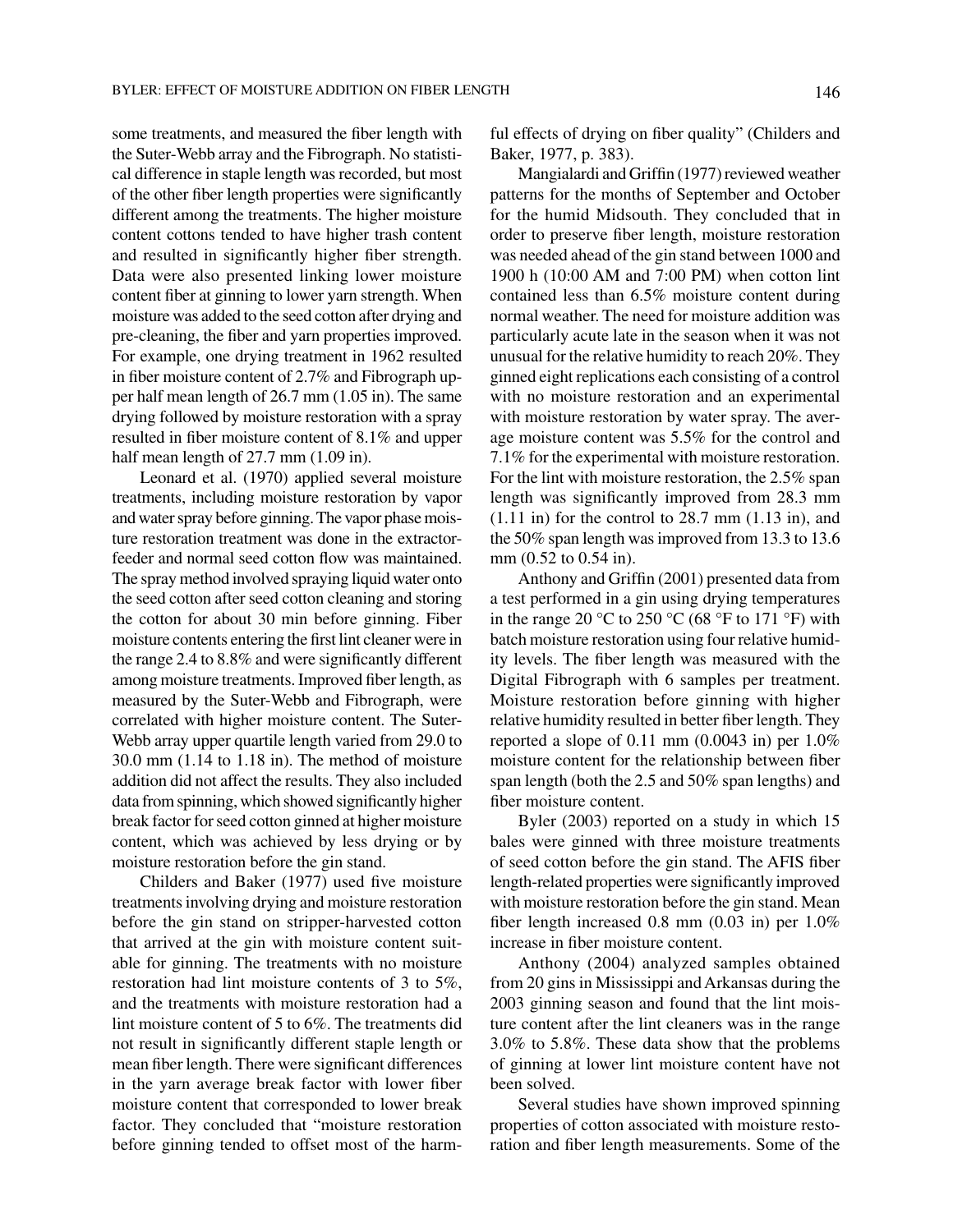Suter-Webb and Fibrograph length measurements and yarn strength measurements made in different studies were improved after adding moisture to the seed cotton relative to ginning at lower moisture content. The price of ginned lint per kilogram increased by 0.5% as the length increased by 1.0% based on written contracts in the 2000/01 and 2001/02 crop periods (Lyford et al., 2003). The average fiber length in 2003 was 27.6 mm (34.8 thirty-seconds) (Seals, 2004) and the CCC (Commodity Credit Corporation) base loan price was \$1.154 per kg (\$0.5235 per lb.); therefore, an increase in length of 1% or 0.28 mm (0.01 in) would result in an average increase of \$1.31 per 227 kg (500 lb) bale.

Interest exists in including an additional measure of fiber length that predicts fiber-processing at the mill in official USDA Agricultural Marketing Service (AMS) classing (Bradow and Davidonis, 2000; Knowlton, 2004). Perhaps some insight into these measurements can be gained from AFIS data of controlled ginning tests. Ginning affects the fiber length, and it is important for ginning researchers to better understand this problem, especially how gins can improve the resulting fiber length, before such a measurement is adopted. Additions to the moisture content of the lint before the gin stand greater than 1.0% may be difficult to achieve under commercial ginning conditions, and moisture addition techniques which require storage of the seed cotton would disrupt normal ginning operations and would not likely be adopted.

The objective of this study was to examine the effects of moisture content restoration of less than 1.0% before the gin stand with commercially available, continuous flow gin processing on AFIS fiber length properties.

# **MATERIALS AND METHODS**

A commercially available Humidaire (Samuel Jackson Inc.; Lubbock, TX), was reconfigured so that it would produce either warm dry air for drying, or warm moist air for moisture restoration. The air from the Humidaire was used to pick-up the cotton after the stick machine. The cotton then went through a tower drier and was separated from the seed cotton in a cylinder cleaner (Fig. 1). Adding moisture to the seed cotton at this location would be expected to reduce the seed cotton cleaning efficiency, but the system design would not require much remodeling in most gins.



**Figure 1. Schematic of the cotton ginning system. Adapted from: Anthony, W. S. 1989. Online assessment of foreign matter in cotton during ginning. Applied Eng. in Agric. 5(3):330.**

The cotton was harvested during the fall of 1999 and stored dry on trailers until ginned. Tests were run at two periods in 2000; Part I on 13 and 18 April and Part II on 27 and 28 July. Twelve bales were ginned in Part I, and 14 bales were ginned in Part II. The cotton cultivar Stoneville BXN 47 (Stoneville Pedigreed Seed Company; Memphis, TN) was ginned in Part I, and DPL 5409 (Delta and Pine Land Co.; Scott, MS) was ginned in Part II.

Tests were run on two separate days for each part with two moisture treatments each day. The treatments were applied to full bale units based on approximately 640 kg (1400 lb) of seed cotton. Each day half of the bales were ginned while conditioning the seed cotton in the second tower dryer with warm dry air, and the other half were ginned while conditioning the cotton in the second tower dryer with moist warm air. On one day, one bale was ginned with drying then two bales were ginned with each treatment alternatively. On the next day, one bale was ginned with moisture addition then two bales were ginned with each treatment alternatively. This was a randomized complete block design repeated for 4 days with a pair of bales, one with drying only and the other with moisture addition, as the block. Sub-samples were collected for each bale by treatment combination. The seed cotton ginned during each day was considered to be uniform, because it had been all planted on the same day, grown on uniform soil at Stoneville, MS, harvested on the same day, and stored under similar conditions until ginned.

The temperature settings used for the treatments are shown in Table 1. The two treatments used either heated air or humidified, heated air in the stage two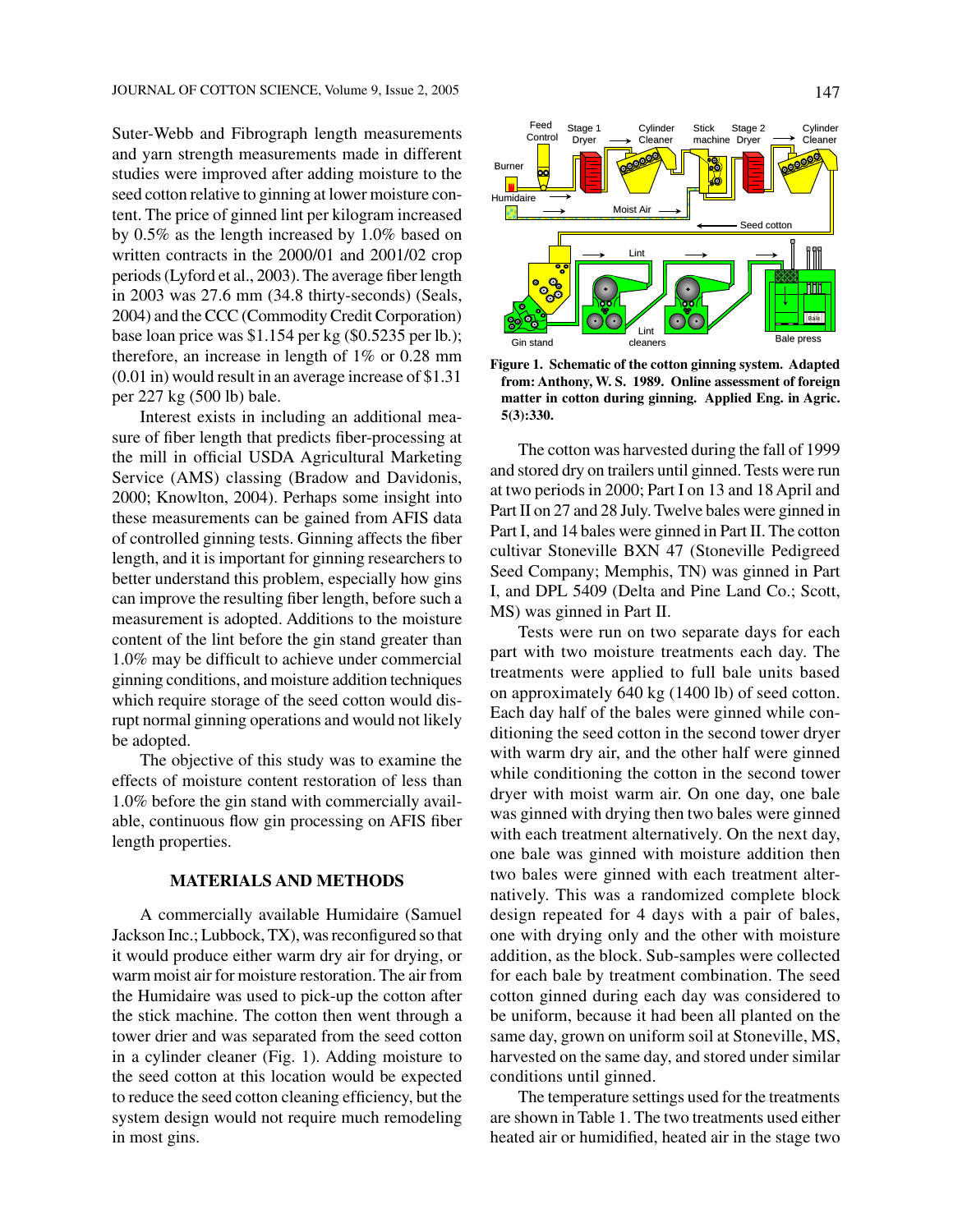drying system. The stage 1 drying air temperature was controlled by a temperature sensor located at the entrance of the tower dryer and kept constant each day but varied among the days. Data from the first two days were examined and lower temperatures in the first stage dryer were chosen for the third and fourth days to better simulate good drying practices in commercial gins. The Humidaire had one setting for the water temperature, which was kept constant each day but varied among days to apply moisture differently. The Humidaire air temperature was sensed in the duct before the mix point with the seed cotton and was kept constant during each day. It was set higher for the drying only treatment than for the moisture restoration treatment. The Humidaire settings were lower than normally used in conditioning lint and the resulting air carried much less moisture than could be carried with higher settings, because excessive moisture addition to seed cotton may cause blockage of the ginning system.

| Table 1. Temperature settings used for the treatments |  |  |
|-------------------------------------------------------|--|--|
|                                                       |  |  |

| Test<br>day   |    | Dryer 1 air, drying moisture<br>point | Dryer 2 Dryer 2 air<br>air temp. only temp. restoration<br>$({}^{\circ}C)$ after $({}^{\circ}C)$ , temp. $({}^{\circ}C)$ ,<br>mix point before mix before mix<br>point | <b>Dryer</b><br>2 water<br>moisture<br>restoration<br>temp. $(^{\circ}C)$ |
|---------------|----|---------------------------------------|------------------------------------------------------------------------------------------------------------------------------------------------------------------------|---------------------------------------------------------------------------|
| <b>First</b>  | 71 | 60                                    | 37                                                                                                                                                                     | 33                                                                        |
| <b>Second</b> | 71 | 60                                    | 37                                                                                                                                                                     | 33                                                                        |
| <b>Third</b>  | 66 | 60                                    | 38                                                                                                                                                                     | 33                                                                        |
| Fourth        |    | 60                                    |                                                                                                                                                                        | 37                                                                        |

Separate lint samples were taken between the gin stand and the lint cleaner and at the lint slide for determination of moisture content and analysis of fiber properties by the AFIS. The lint moisture content determined by the samples taken from between the gin stand and lint cleaner provided the best estimate of the lint moisture content at ginning. The moisture content of the samples was determined by the oven method (Shepherd, 1972), and all moisture content data in this study were calculated as described by the ASTM (2001). The ambient temperature, relative humidity, drying air, and Humidaire temperatures were recorded for each bale ginned.

The data were analyzed using several procedures available with SAS (release 8.02, SAS Institute, Inc.; Cary, NC). Means of the ambient conditions by day were calculated with one observation per bale. The means of the dryer and Humidaire conditions were calculated based on 5 observations per bale. This procedure resulted in 130 observations from 26 bales of the first dryer temperature, which was the same for all treatments. There were 65 observations from 13 bales of each of the other temperatures, with half of the bales receiving each humidification treatment. The means of the seed cotton moisture content were calculated for each treatment each day, with 5 samples per bale.

The SAS procedure MIXED was used to analyze the lint moisture data. A model was constructed to test for the main effects (treatment, day of the test, and sampling location), and two-way and three-way interactions. The random effect was the treatment by location by bale within a test day. The least squares means and the statistical significance of the mean comparisons using the LSMEANS statement of the SAS procedure MIXED of the lint moisture content were calculated for each treatment, day, and sampling location. For the first two days, there were 8 samples per bale for each lint sampling location and for the third and fourth days there were 5 samples per bale.

The AFIS data were analyzed using the SAS procedure MIXED. A model was constructed to test for main effects (treatment, day of the test, the bale order in the day, and sampling location), and twoway and three-way interactions. The random effects were the repeat samples within the bale at a location. The least squares means and significance of the differences between the means were calculated using the LSMEANS statement of the SAS procedure MIXED. The AFIS length-related data were further analyzed by adding the fiber length mean calculated by weight to the model to look at the possibility of finding a measurement that correlated with the treatment after the adjustment for fiber length. After these analyses were completed the continuous variable representing the average observed moisture content for the bale measured before the lint cleaner was used in the model in place of the classification variable representing the treatment. The significance of each parameter in the model was noted. The means related to each parameter and the significance of the differences in the means of each of the AFIS variables was examined using the LSMEANS statement in the SAS procedure MIXED.

One sample was taken from each bale at the lint slide, resulting in 13 samples per treatment, and sent to the Dumas, AR, Agricultural Marketing Service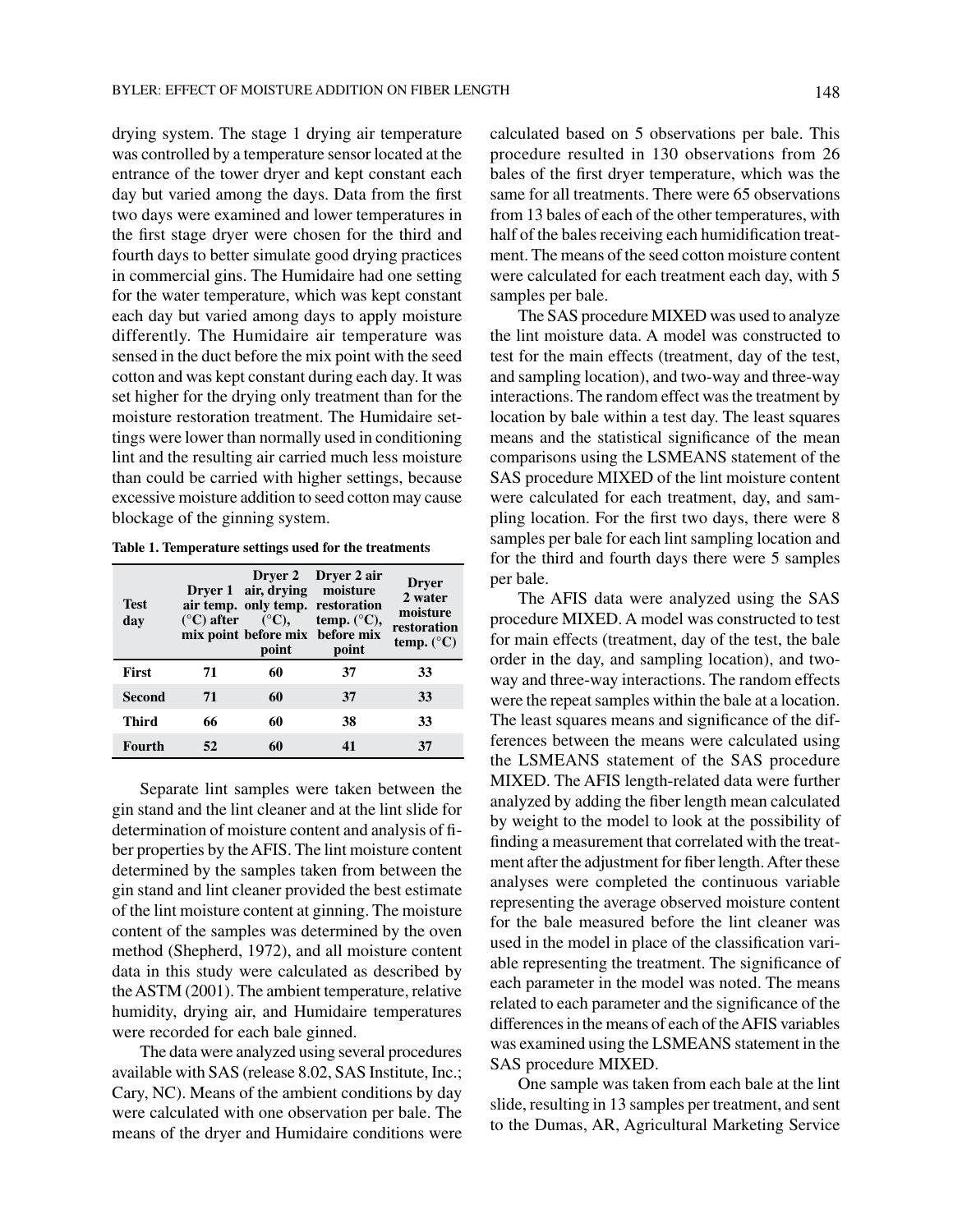(AMS) classing office for HVI measurements. The same number of samples by treatment per day and per cultivar were in the data set. The same analysis using the procedure MIXED that was performed for the AFIS data was used for these data, except there was no factor for sampling location.

## **RESULTS**

The mean air temperature, relative humidity, and test date of the four days of the test are shown in Table 2. The third and fourth days represented different ambient temperatures than the first two days, and the relative humidity on the first day was different than on the second day. Ginning used air for transportation of the material, and the lint was exposed to considerable ambient air in the gin stand and in the lint cleaners. These conditions were expected to affect the moisture content of the fiber.

**Table 2. Date, air temperature, and relative humidity for the four test days**

| <b>Test</b><br>day | Date     | Air<br>temperature $(^{\circ}C)$ | <b>Relative</b><br>humidity $(\%)$ |
|--------------------|----------|----------------------------------|------------------------------------|
| <b>First</b>       | 13 April | 16                               | 77                                 |
| Second             | 18 April | 17                               | 62                                 |
| <b>Third</b>       | 27 July  | 25                               | 62                                 |
| Fourth             | 28 July  | 27                               | 56                                 |

The mean temperatures in the ginning system taken during the operation of the tests for each day of the test and treatment are shown in Table 3. The stage one temperature averages were within 1 °C of the set point. The stage two average air temperatures were within  $1 \,^{\circ}\mathrm{C}$  of the set point and the average water temperature was the same as the set point. The means of the seed cotton moisture content for the samples taken from the feed control before drying and moisture restoration are shown in Table 4. The standard deviation of the seed cotton moisture content means was 0.4, so the differences in the moisture content between treatments for a given day were not significant.

The means of the lint moisture content data for sampling location and treatment for each day are shown in Table 5. On the fourth day, less moisture was added to the fiber than on previous days. The data from samples taken before the first lint cleaner are the best available data on the moisture content of the fiber in the gin stand, and the samples from the lint slide represent the lint in the bale.

**Table 3. Mean temperatures of the treatments for each day of the test**

| <b>Test</b><br>day | $(°C)$ , after | Dryer 1 air, drying moisture<br>$(^\circ\mathrm{C})$ ,<br>point | Drver 2 Drver 2 air,<br>air temp. only temp. restoration<br>temp. $(^{\circ}C)$ ,<br>mix point after mix before mix<br>point | Dryer 2<br>water,<br>moisture<br>restoration<br>temp. $(^{\circ}C)$ |
|--------------------|----------------|-----------------------------------------------------------------|------------------------------------------------------------------------------------------------------------------------------|---------------------------------------------------------------------|
| <b>First</b>       | 71             | 61                                                              | 37                                                                                                                           | 33                                                                  |
| <b>Second</b>      | 71             | 61                                                              | 37                                                                                                                           | 33                                                                  |
| <b>Third</b>       | 65             | 61                                                              | 38                                                                                                                           | 33                                                                  |
| Fourth             | 52             | 60                                                              | $\mathbf{A}$ 1                                                                                                               | 37                                                                  |

**Table 4. Seed cotton moisture contents (%) determined by the oven method as it entered the gin for both treatments on each day of the test**

| <b>Test day</b> | Drying only | <b>Moisture restoration</b> |
|-----------------|-------------|-----------------------------|
| <b>First</b>    | 9.6         | 9.2                         |
| Second          | <b>10.0</b> | 9.7                         |
| Third           | 8.3         | 8.3                         |
| <b>Fourth</b>   | 8.1         | 8.5                         |

**Table 5. Lint moisture content (%) determined by the oven method for each sampling location and moisture treatment for each day of the testz**

| <b>Test</b>  |                | <b>Sampling</b><br>before lint cleaner | Sampling<br>at lint slide |                                |  |
|--------------|----------------|----------------------------------------|---------------------------|--------------------------------|--|
| day          | Drying<br>only | <b>Moisture</b><br>restoration         | <b>Drving</b><br>only     | <b>Moisture</b><br>restoration |  |
| <b>First</b> | 4.84           | 5.84                                   | 5.46                      | 6.10                           |  |
| Second       | 4.62           | 5.61                                   | 4.93                      | 5.68                           |  |
| <b>Third</b> | 4.54           | 5.52                                   | 4.64                      | 5.36                           |  |
| Fourth       | 5.04           | 5.34                                   | 5.18                      | 5.58                           |  |
| Mean         | 4.76           | 5.58                                   | 5.05                      | 5.68                           |  |

**z Differences between treatments within a test day and sampling location were significant (** $P \le 0.01$ **).** 

The overall mean moisture content was 4.9% for the lint with no moisture added and 5.6% for lint with moisture restoration. The difference was significant  $(P < 0.0001)$ . The moisture content for each day between treatments was significantly different. The lint moisture content with no moisture restoration was lower on day three than on day one, but lint moisture content was not significantly different for any other combinations of days. The lint moisture content with moisture restoration for the first day was not significantly different from day two, but it was higher than the days three and four. The lint moisture content with moisture restoration was not different among the second, third, and fourth days.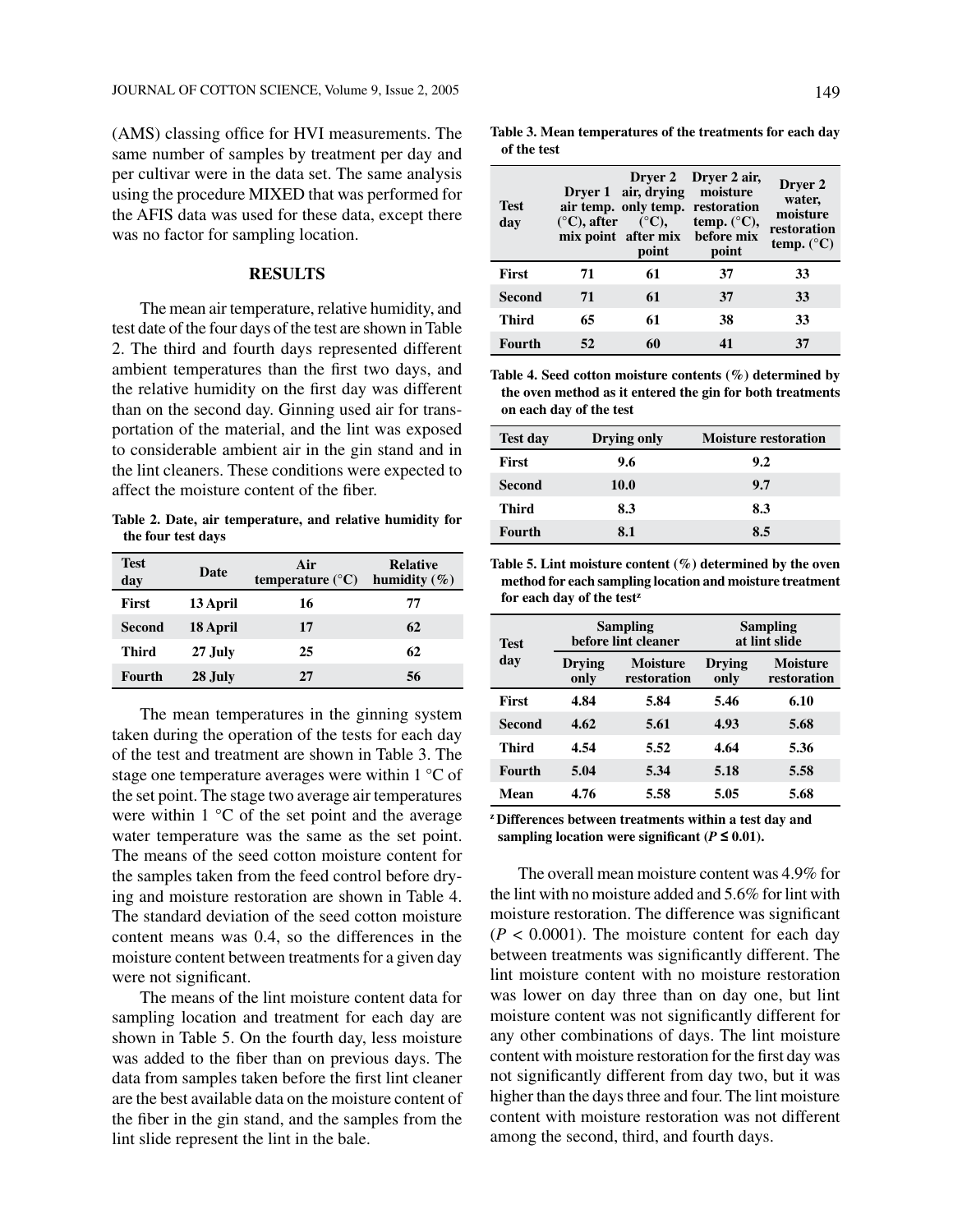The change of lint moisture content from before the lint cleaner to after the lint cleaner could be affected by exposure to the ambient air in the lint cleaners. The lint moisture content mean increased by 0.1% between the sampling locations with moisture restoration, but that was the only difference in mean moisture content by treatment and by location that was not significant. For the lint with no moisture restoration, the average lint moisture content increased by 0.8% across the lint cleaner. The moisture restoration increased lint moisture content by 0.8% over the drying only treatment before the lint cleaners, but the difference was reduced to 0.6% after the lint cleaners, which was likely due to natural drying during pneumatic conveying.

There were 316 observations for each of the AFIS variables. These were each modeled by the two treatments, two sampling locations, four days, and the bale order per day. Because the cultivar was uniform each day and the effects of cultivar were not of interest, the day of the test included differences in cotton cultivar and other differences associated with the day of the test, including possible weather and dryer setting effects. In general, all of the fixed effects but few of the interactions were significant. In some cases, the treatment was not significant.

The means of the fiber length-related AFIS data are shown in Table 6. The location from which the samples were taken, i.e. before the lint cleaners or after them, was significant  $(P < 0.0001)$  for all AFIS fiber length data. The lint cleaners significantly reduced the fiber length, as measured by the AFIS. All AFIS length factors were affected by the moisture treatments ( $P < 0.05$ ). The data for the moisture treatments were similar at the two sampling locations. The sampling location by treatment interaction was not significant for any of the factors, so the conclusion that the lint cleaners caused fiber damage disproportionate to the treatment effect was not supported by the data.

On the first three days, the difference in lint moisture content before the lint cleaners and at the lint slide was about 1.0%, but on the fourth day the difference was only about 0.3%. The fiber lengthrelated data from the fourth day were examined to see if smaller moisture addition resulted in improved AFIS fiber properties. The treatment effect was significant  $(P < 0.05)$  for all of the length-related AFIS measurements, except for the coefficient of variation of length mean by weight. Moisture treatment had its most significant effect on fiber length averaged by number or by weight. The magnitude of the improvement in length was smaller with the addition of less moisture. These data show that even for small moisture additions the fiber length was improved, which means that gin operators could obtain some benefit from this approach even if large amounts of moisture cannot be added.

Moisture restoration significantly improved every fiber length measurement at both locations. Fiber length mean by weight  $(P < 0.0001)$  and the fiber length mean by number  $(P < 0.0001)$  were most affected by treatment. The AFIS factors which varied the least due to treatment were the coefficient of variation of the fiber length averaged by weight or number  $(P = 0.0002)$  and the short fiber

**Table 6. Means of fiber length-related AFIS data for each sampling location and treatment** 

|                                                 |             | Sampled before lint cleaner    | Sampled at lint slide |                                |
|-------------------------------------------------|-------------|--------------------------------|-----------------------|--------------------------------|
| Fiber length <sup><math>z</math></sup>          | Drying only | <b>Moisture</b><br>restoration | <b>Drying only</b>    | <b>Moisture</b><br>restoration |
| Fiber length averaged by number (mm)            | 19.8        | 20.2                           | 19.1                  | 19.6                           |
| Fiber length averaged by number $(\%CV)$        | 48.1        | 47.2                           | 49.8                  | 48.8                           |
| Short fiber content calculated by number $(\%)$ | 25.2        | 23.9                           | 27.5                  | <b>26.0</b>                    |
| $2.5\%$ length by number (mm)                   | 35.2        | 35.6                           | 34.8                  | 35.1                           |
| $5.0\%$ length by number (mm)                   | 33.1        | 33.4                           | 32.7                  | <b>33.0</b>                    |
| Fiber length averaged by weight (mm)            | 24.3        | 24.7                           | 23.8                  | 24.2                           |
| Fiber length averaged by weight $(\%CV)$        | 32.9        | 32.5                           | 33.8                  | 33.2                           |
| Short fiber content calculated by weight $(\%)$ | 8.7         | 8.0                            | 9.6                   | 8.9                            |
| Upper quartile length calculated by weight (mm) | 29.3        | 29.6                           | 28.9                  | 29.2                           |

**z Means between treatments within a sampling location were significantly different at** *P* **≤ 0.01, except for fiber length averaged by weight (%CV) sampled before the lint cleaner which was different at**  $P \le 0.05$ **.**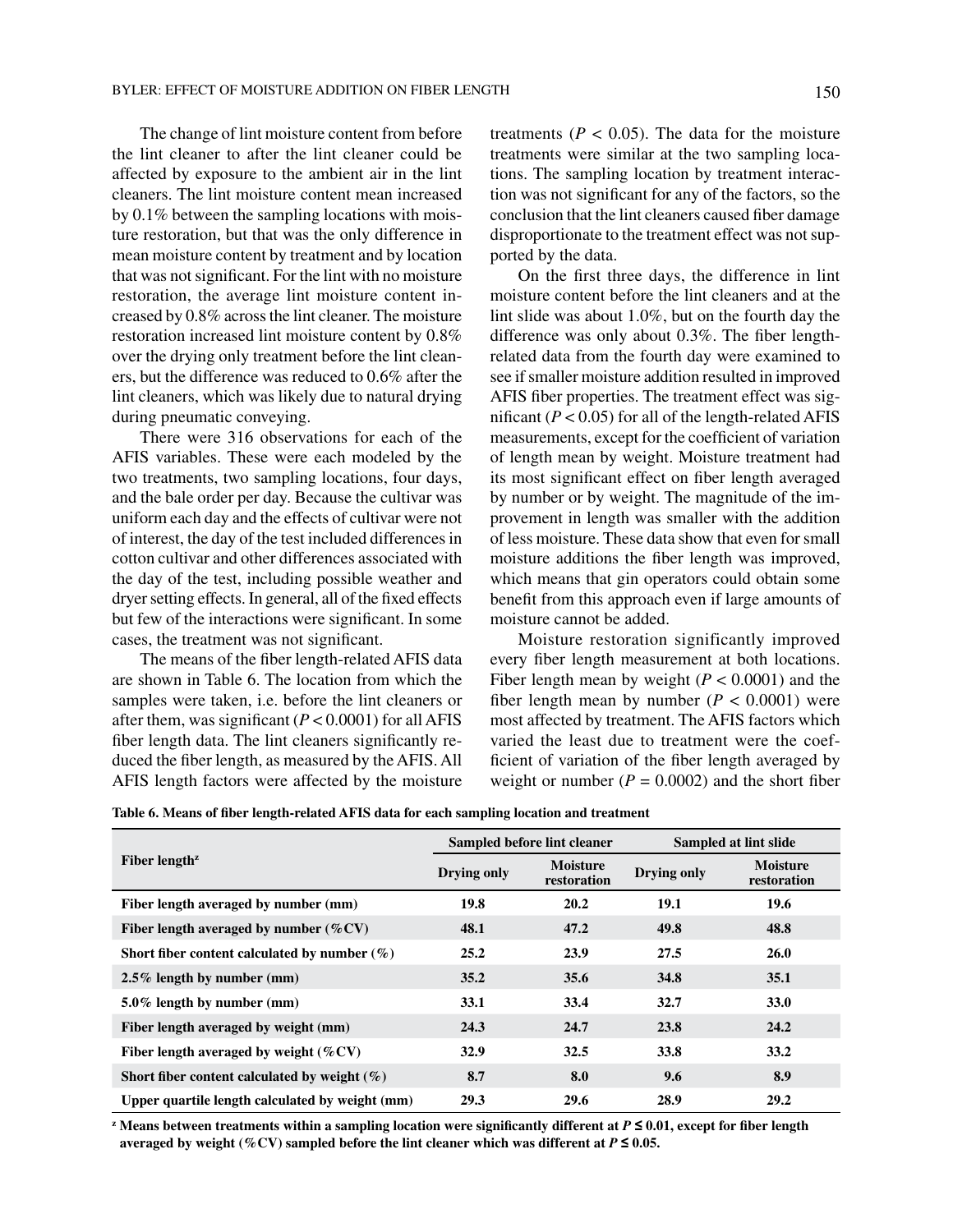content measurements based on weight or number  $(P = 0.0003)$ . For this data set, trying to detect postharvest reductions in fiber length by measuring the coefficient of variation of fiber length calculated by either basis or by measuring the short fiber content would be less sensitive than measurements of the average fiber length.

If one length measurement could be used for fiber length, a second independent measurement might be used to detect fiber length degradation. For a measurement to provide useful information, it must measure something not already known. A model was constructed for the procedure MIXED with the length averaged by weight as a fixed effect in the model along with the other fixed effects identified previously. All of the fiber length-related AFIS measurements were correlated. The factor which provided the most significant response to the treatment was the length of the 2.5% longest fibers calculated by number  $(P = 0.002)$ . The short fiber content calculated by weight was also significant (*P*  $= 0.03$ ). The coefficient of variation of fiber length calculated by weight  $(P = 0.11)$  and the short fiber content calculated by number  $(P = 0.5)$  were not significant. When studying the effects of carding, Krifa (2004) found that AFIS short fiber measurements did not indicate fiber length degradation, and he supported a new parametric model for cotton fiber length distribution.

These data suggest that if an AFIS length-related measurement were to be added to the fiber length measurements to detect post-harvest fiber length reduction, then a measure of the longest fibers would be more sensitive than a measurement of short fibers or fiber length uniformity. This conclusion has implications for process control for gin managers who are concerned with detecting and reducing post-harvest fiber length degradation, as well as in valuing cotton samples.

The AFIS data relating to trash are shown in Table 7. The moisture restoration was performed before the second cylinder cleaner and before the extractor-feeder on the gin stand. Seed cotton cleaning is less efficient at higher moisture content, so it was not surprising that restoring moisture resulted in significantly more trash in the lint. The lint cleaners reduced the overall trash level. The significant difference in visible foreign matter for the samples at the lint slide could affect the AMS trash classification, depending on how close the reading was to the classer's leaf boundary. This problem would not be expected, except in rare cases, because the difference was so small.

**Table 7. Means of trash-related AFIS data for each sampling location and treatment**

| Trash                                      | <b>Sampled</b><br>before lint cleaner <sup>z</sup> |                                |    | Sampled<br>at lint slide <sup>z</sup> |                                |    |
|--------------------------------------------|----------------------------------------------------|--------------------------------|----|---------------------------------------|--------------------------------|----|
| data                                       | Drving<br>only                                     | <b>Moisture</b><br>restoration |    | Drving<br>only                        | <b>Moisture</b><br>restoration |    |
| <b>Total trash</b><br>count (per g)        | 700                                                | 780                            | ** | 350                                   | 410                            | ** |
| <b>Trash mean</b><br>size $(\mu m)$        | 327                                                | 324                            | ns | 450                                   | 352                            | ns |
| Dust count<br>$(\nper \mathbf{g})$         | 580                                                | 650                            | ** | 290                                   | 335                            | ** |
| <b>Trash count</b><br>$(\nper \mathbf{g})$ | 117                                                | 128                            | *  | 62                                    | 74                             | ** |
| Visible foreign<br>matter $(\% )$          | 2.25                                               | $2.47*$                        |    | 1.26                                  | $1.45*$                        |    |

**z ns, \*, and \*\* indicate means between treatments within a sampling location are not significantly different (***P* **> 0.05**), and significantly different at  $P \le 0.05$  and  $P \le 0.01$ , **respectively.**

The results from analysis of the nep-related AFIS data are shown in Table 8. The differences in nep count  $(P < 0.0001)$  and the seed coat nep count  $(P = 0.02)$  between treatments before the lint cleaners were statistically significant; however, the magnitudes of the differences were small. The nep count was reduced and the seed coat nep count was higher (worse) after moisture restoration.

**Table 8. Means of nep-related AFIS data for each sampling location and treatment**

| <b>Nep</b>                        |                | <b>Sampled</b><br>before lint cleaner <sup>z</sup> | Sampled<br>at lint slide <sup>z</sup> |                                |  |
|-----------------------------------|----------------|----------------------------------------------------|---------------------------------------|--------------------------------|--|
| data                              | Drving<br>only | <b>Moisture</b><br>restoration                     | <b>Drving</b><br>only                 | <b>Moisture</b><br>restoration |  |
| Nep count<br>$(\nper \mathbf{g})$ | 220            | $200**$                                            | 290                                   | $270**$                        |  |
| Nep size<br>$(\mu m)$             | 714            | $717$ ns                                           | 702                                   | <b>706 ns</b>                  |  |
| Seed coat nep<br>count (per g)    | 19             | $21*$                                              | 22                                    | $23$ ns                        |  |
| Seed coat nep<br>size $(\mu m)$   | 1120           | $1100$ ns                                          | 1120                                  | $1110$ ns                      |  |

**z ns, \*, and \*\* indicate means between treatments within a sampling location are not significantly different (***P* **> 0.05**), and significantly different at  $P \le 0.05$  and  $P \le 0.01$ , **respectively.**

Several factors related to fiber thickness were significantly different (Table 9). The maturity ratio was higher for the samples ginned after moisture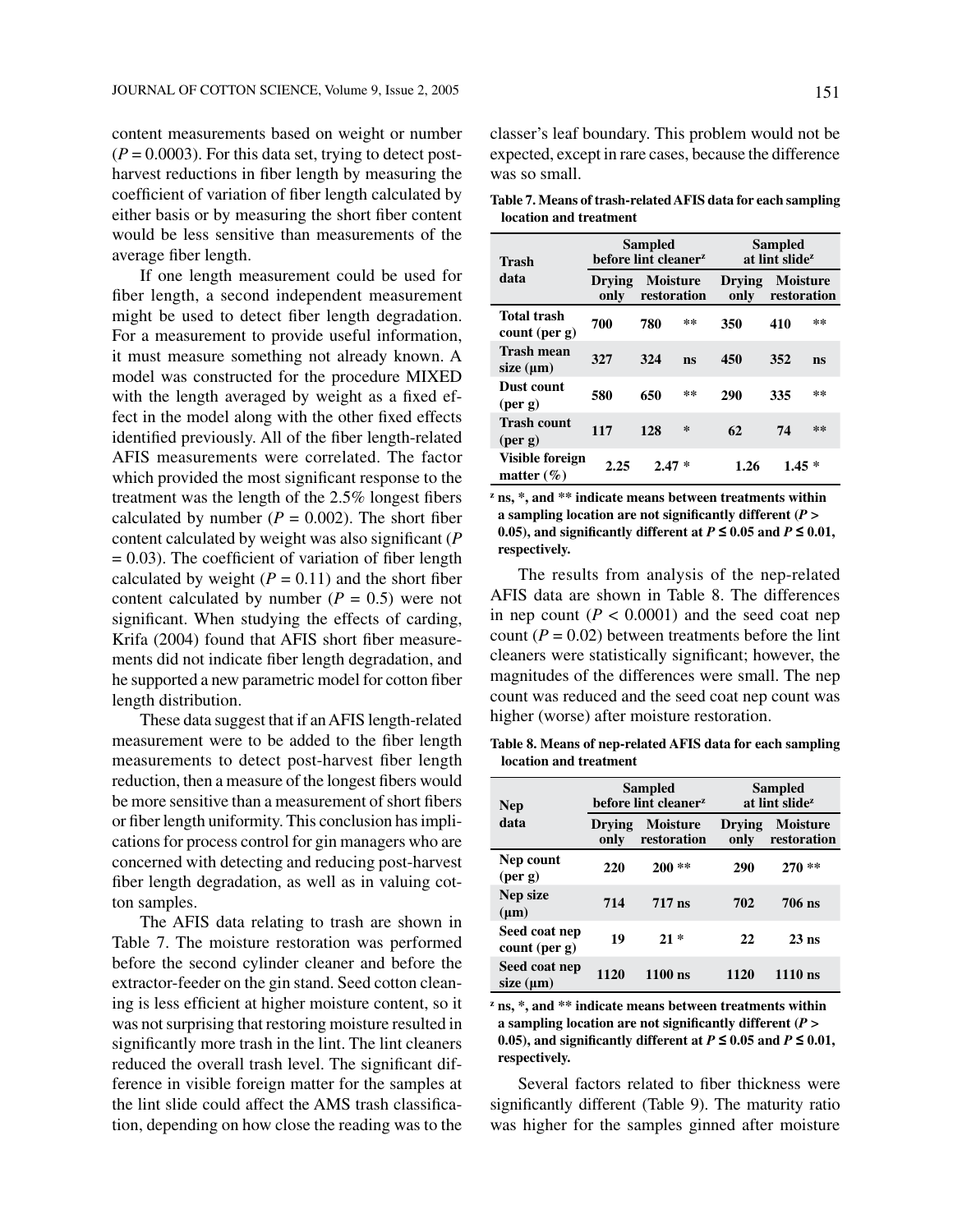restoration and the percentage of immature fibers was reduced. These differences, although statistically significant, were so small they were not considered to be important and probably resulted in slight uncontrolled differences in the seed cotton. The samples had all been uniformly conditioned with constant relative humidity and temperature before testing with the AFIS, and no differences were expected due to differences in fiber moisture content during testing.

**Table 9. Means of fiber thickness-related AFIS data for each sampling location and treatment** 

| <b>Fiber</b>                      | <b>Sampled</b><br>before lint cleaner <sup>z</sup> |                                |    | <b>Sampled</b><br>at lint slide <sup>z</sup> |                                |    |
|-----------------------------------|----------------------------------------------------|--------------------------------|----|----------------------------------------------|--------------------------------|----|
| thickness<br>data                 | Drving<br>only                                     | <b>Moisture</b><br>restoration |    | <b>Drying</b><br>only                        | <b>Moisture</b><br>restoration |    |
| <b>Maturity ratio</b>             | 0.922                                              | $0.929**$                      |    | 0.915                                        | $0.920**$                      |    |
| Immature fiber<br>content $(\% )$ | 5.1                                                | 4.9                            | ** | 5.2                                          | 5.1                            | ∗  |
| <b>Fineness</b><br>(mTex)         | 181                                                | 182                            | ∗  | 181                                          | 181                            | ns |

**z ns, \*, and \*\* indicate means between treatments within a sampling location are not significantly different (***P* **> 0.05**), and significantly different at  $P \le 0.05$  and  $P \le 0.01$ , **respectively.**

The treatment was removed from the model and the measured lint moisture content before the lint cleaner was added to a model for the fiber length-related AFIS measurements. The coefficients of moisture content for the fiber-related AFIS measurements are shown in Table 10. These slopes show significant differences in the AFIS measurements related to lint moisture content even with the average difference in moisture content of only 0.8%. The moisture content by sampling location interaction was significant, and the slopes of the fiber length measurements were significantly lower before the lint cleaners than after. The slope of the fiber length measurements after the lint cleaners was about 0.5 mm per 1.0% of moisture content added, including the fiber length averaged by number and weight, the length exceeded by 2.5% and 5% of the fibers by number, and the upper quartile length calculated by weight. This slope was greater than the slope of 0.11 mm  $(0.0043 \text{ in.})$  per 1.0% moisture content for both the 2.5 and 50% fiber span lengths documented by Anthony and Griffin (2001). Their measurements were made with the Digital Fibrograph, not the AFIS used in this study. Based on the length-pricing model of Lyford et al. (2003) for lint priced at \$1.10 per kg (\$0.50 per pound), the price per bale would increase \$2.50 for each 1.0% increase in moisture content due to greater fiber length.

**Table 10. Estimated slope of fiber length-related AFIS data correlated with lint moisture content (%) for each sampling location**

| Fiber property <sup><math>z</math></sup>                     | Sampled<br>before lint cleaner at lint slide | <b>Sampled</b> |
|--------------------------------------------------------------|----------------------------------------------|----------------|
| <b>Fiber length averaged</b><br>by number (mm)               | 0.41                                         | 0.71           |
| <b>Fiber length averaged</b><br>by number $(\%CV)$           | $-0.85$                                      | $-1.62$        |
| Short fiber content cal-<br>culated by number $(\% )$        | $-1.27$                                      | $-2.28$        |
| 2.5% length by number<br>(mm)                                | 0.40                                         | 0.48           |
| 5.0% length by number<br>(mm)                                | 0.35                                         | 0.43           |
| <b>Fiber length averaged</b><br>by weight (mm)               | 0.35                                         | 0.58           |
| <b>Fiber length averaged</b><br>by weight $(\%CV)$           | $-0.41$                                      | $-1.11$        |
| Short fiber content cal-<br>culated by weight $(\% )$        | $-0.61$                                      | $-1.10$        |
| <b>Upper quartile length</b><br>calculated by weight<br>(mm) | 0.27                                         | 0.45           |

**z All slopes within a sampling location were significantly different from 0** ( $P \le 0.01$ ).

The slopes of the trash-related AFIS measurements relative to moisture content are shown in Table 11. Most of these slopes were significantly different from zero and different between the two sampling locations. The slope of the trash mean size was not significantly different from zero and was not significantly different by sampling location. The slope of the dust count was not different between the two sampling locations.

**Table 11. Estimated slope of trash-related AFIS data correlated moisture content (%) for each sampling location**

| Trash data                    | Sampled<br>before lint cleaner <sup>2</sup> at lint slide <sup>2</sup> |    | <b>Sampled</b> |    |
|-------------------------------|------------------------------------------------------------------------|----|----------------|----|
| Total trash count (per g)     | 88                                                                     | ** | 83             | ** |
| Trash mean size $(\mu m)$     | $-2$                                                                   | ns | 2              | ns |
| Dust count (per $g$ )         | 74                                                                     | ** | 64             | ** |
| Trash count (per g)           | 13                                                                     | ** | 19             | ** |
| Visible foreign matter $(\%)$ | $0.22$ **                                                              |    |                | ** |

**z ns, \*, and \*\* indicate slopes within a sampling location are not different (***P* **> 0.05), and significantly different at**   $P \leq 0.05$  and  $P \leq 0.01$ , respectively.

None of the HVI data were significantly different between treatments (Table 12). Uniformity, Rd, +b, micronaire, and length were significantly different for the day of the test. This difference for day of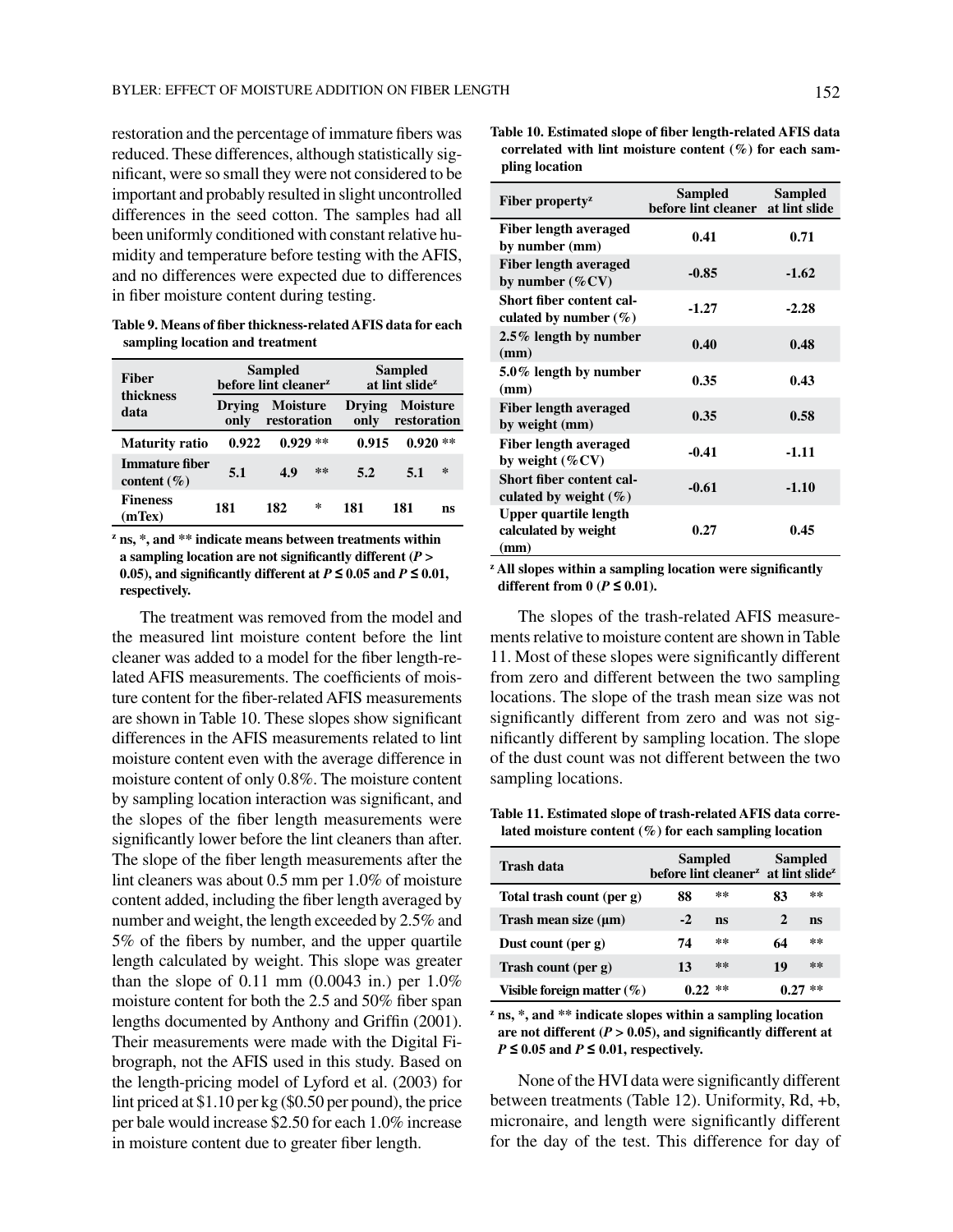the test was appropriate because of probable differences from cotton cultivars, in addition to possible differences in weather and drying system settings. The treatment by day interaction was significant (*P*  $= 0.02$ ) for uniformity but not for any of the other variables. On two days, there was no significant difference in the uniformity between treatments, for one day the uniformity was lower  $(P = 0.04)$  and for one day the uniformity was higher  $(P = 0.02)$  with moisture addition. This interaction did not appear to be important. Moisture treatment significantly improved the AFIS fiber length properties, such as length exceeded by 2.5% longest fibers by number and length by number and weight, but the difference was not detectable with a single HVI measurement of length per bale made at the AMS classing office.

**Table 12. Means of HVI data of samples taken at the lint slide for each treatment**

| HVI data <sup>z</sup> | Drying only | <b>Moisture restoration</b> |
|-----------------------|-------------|-----------------------------|
| <b>Micronaire</b>     | 4.42        | 4.52                        |
| Length (mm)           | 27.58       | 27.45                       |
| Strength (cN/tex)     | 29.86       | 30.11                       |
| <b>Color Rd</b>       | 74.65       | 74.46                       |
| Color +b              | 8.77        | 8.77                        |
| Trash $(\%$ area)     | 0.221       | 0.217                       |
| Classer's leaf        | 3.00        | 3.23                        |
| <b>Uniformity</b>     | 82.16       | 82.06                       |

<sup>2</sup> None of the HVI means were significantly different be**tween treatments. None of the treatment by day interactions were significant, except for uniformity (** $P = 0.02$ **).** 

### **CONCLUSIONS**

The equipment used in this study was adequate to change the conditions of the air in the second tower drier, which allowed tests of moisture conditioning rather than only drying in this portion of the gin system. The procedure produced lint with significantly different moisture content after the gin stand, so that the effects of ginning with two seed cotton moisture treatments on fiber properties could be measured.

Although the moisture level differences in the samples were not great, the fiber measurements resulted in significantly better AFIS fiber length properties when the higher humidity air was used in conditioning even when only 0.3% moisture content was added. AFIS trash levels were degraded by the moisture restoration.

The increase in fiber length after the lint cleaners of 0.5 mm (0.02 in.) per 1.0% of moisture content increase was projected to result in \$2.50 increase in average bale value.

All of the AFIS fiber length measurements were highly correlated. When fiber length mean by weight was considered to be a fixed effect, the AFIS length measurements that best correlated with the moisture content treatment were the length exceeded by the 2.5% longest fibers calculated by number. AFIS short fiber content measurements and measurements of fiber length coefficients of variation provided less additional information about the treatment than that provided by the mean fiber length. Based on these data, the AFIS measurement of long fibers and the average fiber length would provide an indication of fiber length degradation for ginning process control.

# **DISCLAIMER**

Mention of a trademark, warranty, proprietary product or vendor is solely for the purpose of providing specific information and does not imply recommendation or endorsement by the U. S. Department of Agriculture.

### **REFERENCES**

- American Society for Testing and Materials (ASTM). 2001. Standard test method for moisture in cotton by oven-drying (D-2495-01). *In* 07.01 ASTM Standards on Disk, Textiles. ASTM, West Conshohocken, PA.
- Anthony, W. S. 1989. Online assessment of foreign matter in cotton during ginning. Applied Eng. Agric. 5(3):329-333.
- Anthony, W. S. 2004. Survey of bale moistures at midsouth gins in 2003. Cotton Gin Oil Mill Press 105(15):8-11.
- Anthony, W. S. and A. C. Griffin. 2001. Fiber breakage at gins: moisture and heat. Cotton Gin Oil Mill Press 102(24):6-9.
- Bradow, J. M., and G. H. Davidonis. 2000. Quantitation of fiber quality and the cotton production-processing interface: a physiologist's perspective. J. Cotton Sci. 4:34-64 [Online]. Available at http://www.cotton.org/journal/2000-04/1/34.cfm.
- Byler, R.K. 2003. Moisture restoration for seed cotton, two approaches. p. 767-771. *In* Proc. Beltwide Cotton Conf., Nashville, TN. 6-10 Jan. 2003. Natl. Cotton Counc. Am., Memphis, TN.
- Childers, R. E. and R. V. Baker. 1977. Effect of moisture conditioning on ginning performance and fiber quality of high plains cotton. Trans. ASAE 21(2):379-384.